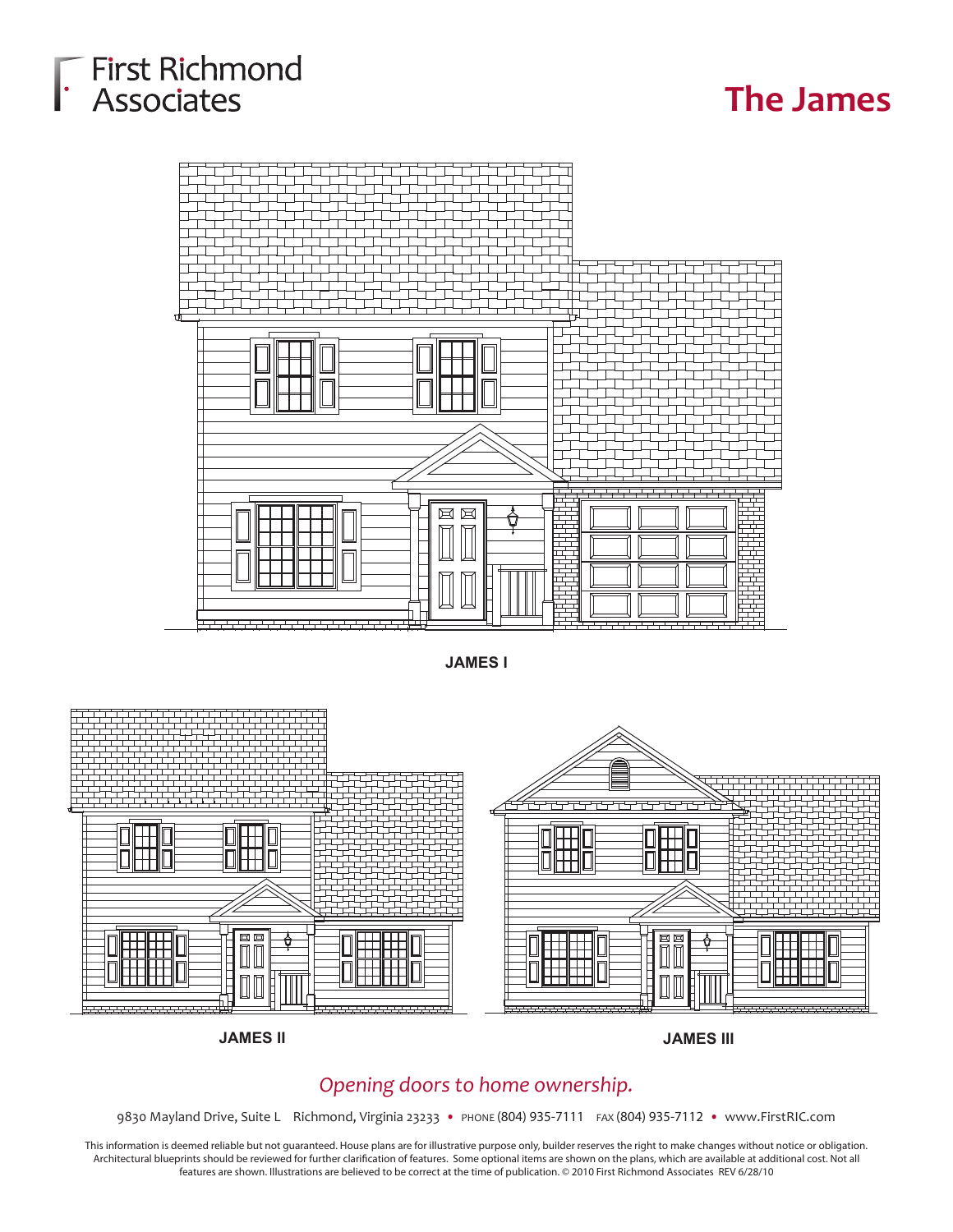### First Richmond<br>F Associates

**The James**





**FIRST FLOOR WITH GARAGE FIRST FLOOR WITH MASTER**



*Opening doors to home ownership.*

9830 Mayland Drive, Suite L Richmond, Virginia 23233 • PHONE (804) 935-7111 FAX (804) 935-7112 • www.FirstRIC.com